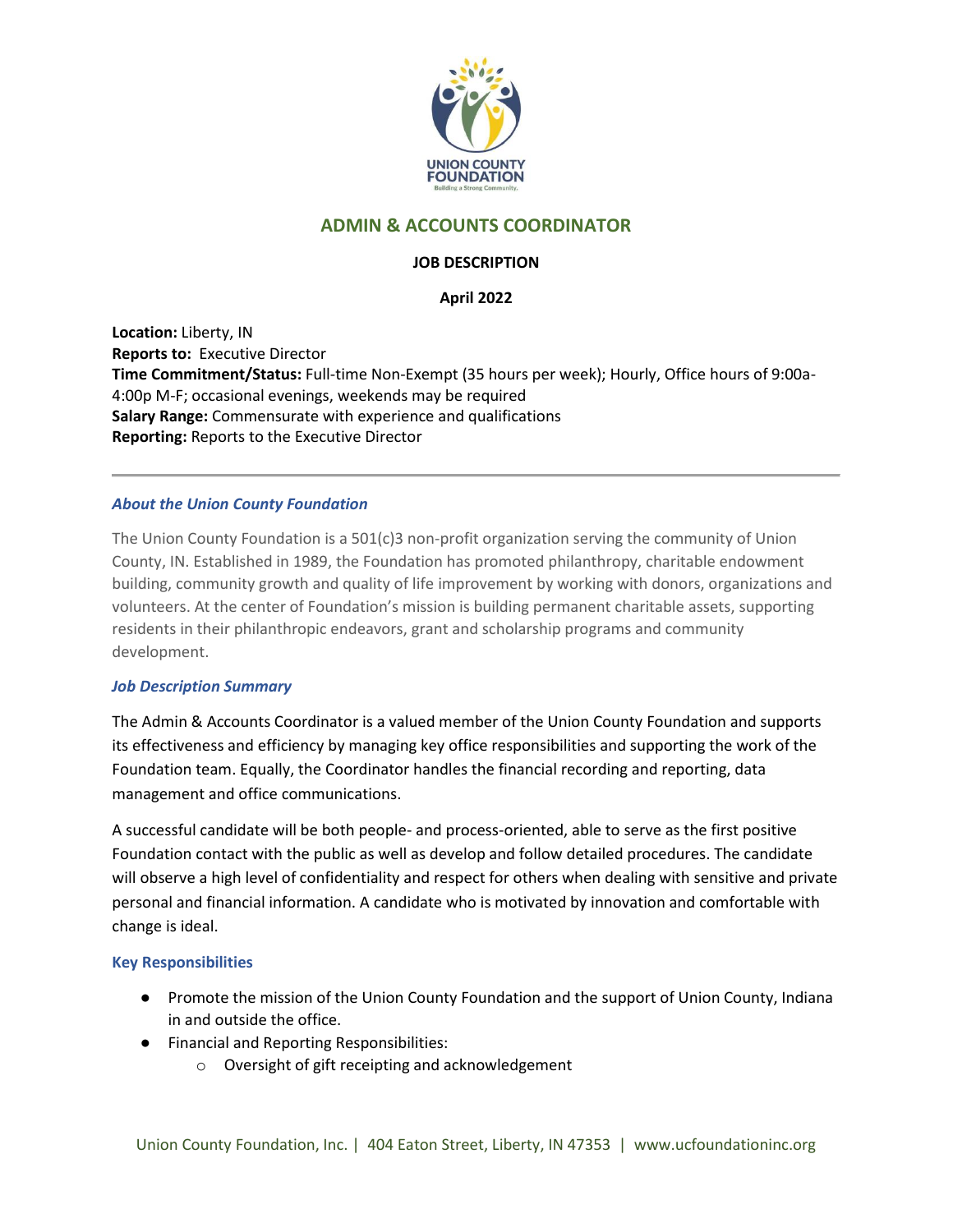- $\circ$  Preparation of various financial reports and analyses, including income and expense reports, budgets, and government reports
- $\circ$  Support for the Foundation's annual audit and periodic national accreditation renewal processes alongside the Executive Director
- o Managing invoicing, payments, and budget reconciliation
- Data Management and Communications responsibilities:
	- o Gift and data entry
	- o Database management
	- o Maintain updated constituent data
	- o Management of electronic and paper version of fund documents
	- o Proofreading mailings, emails, and other communications
- Core Office Services:
	- o Scheduling and documentation of meetings
	- o Maintenance of office supplies and equipment
	- o Reception duties
	- o Administrative support to staff
	- o Managing incoming and outgoing mail
	- o Event planning and organization

As members of a small, nimble team, all staff work collaboratively with one another on various projects, programs, and tasks. Therefore, there may be other duties assigned not listed in this description.

#### **Required Competencies**

- **Data Management and Reporting Skills** Accurately input data into database and identify, collect, and organize data for analysis in reports and for decision-making.
- **Financial Records Management -** Appropriately apply budget and accounting principles and procedures to work. Efficiently retrieve, use and analyze information to develop user-friendly and accurate reports.
- **Accounting -** Familiarity with accounting practices
- **Attention to Detail –** Diligently attend to details and pursue quality in accomplishing tasks.
- **Organization** Define tasks and milestones to achieve objectives, while ensuring the optimal use of resources to achieve those objectives.
- **Computer and Technology Proficiency** Proficiency in Microsoft Office Suite (Intermediate to Advanced skills in Word, PowerPoint, and Excel), email and calendaring systems, and electronic document management systems (Google Drive, Box, Dropbox, etc). Possess the knowledge to create a document and do basic formatting, insert page breaks, create headers or footers, insert graphics, create automatically generated tables of contents, and create mail merge form letters from a dataset. Generate tables from data, create filters, and utilize basic formulas, functions, and calculations.
- **Communication** Communicate effectively, establish and maintain working professional relationships with individuals from diverse backgrounds, and demonstrate respect for varied perspectives and experiences.